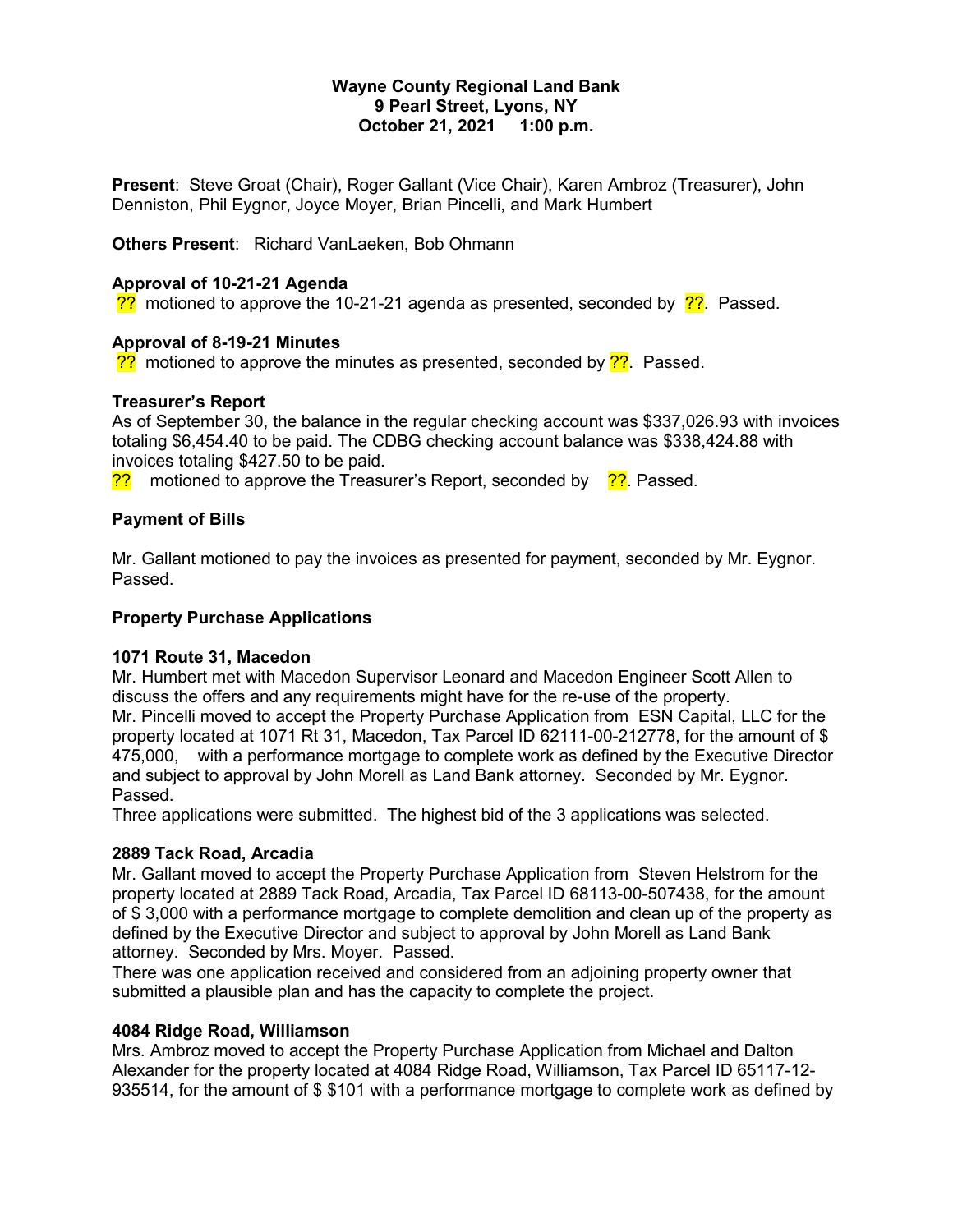the Executive Director and subject to approval by John Morell as Land Bank attorney. Seconded by Mrs. Moyer. Passed.

Two very similar plans for mixed-use development were submitted by local applicants. The highest bid was selected.

# **Canal Street Project Proposal**

Bob Ohmann presented a proposal for the re-development of 58-66 Canal St., Lyons. There was considerable discussion about investing in older buildings that still may have a useful purpose rather than spending money to demolish them.

The expected cost to demolish these buildings would likely exceed \$300,000 with current cost estimates.

The concept of investing funds into the building and selling it to someone to develop was discussed.

The first step in the process would be to request bids to do stabilization work – foundation, exterior walls – repair, plaster and paint, cleanout interior, windows, doors, roof, storefront, utilities and heat. The Board would consider bids to determine if it is best to continue to redevelop the property or to demolish.

Step two, if bids for stabilization are acceptable to the Board, would be to offer the building for sale and consider applications to purchase the building to complete the build out of apartments and storefronts. This would involve a performance mortgage to assure work is completed to our specifications.

Mrs. Ambroz moved to prepare specifications for a bid packet for the stabilization of 58-66 Canal Street to prepare the property for re-development. Seconded by Mr. Denniston. Passed.

Mr. Humbert will work with Mr. Ohmann to develop the specifications for the stabilization work. Mr. Humbert will discuss the future of these buildings with the Wayne County Historical Society, which owns the adjacent building. That building is a former Pure Oil and Gulf service station that the Society has owned for about 20 years. It is currently used for garage sales to benefit the Society.

The Board discussed the potential use of this process in other situations in the future.

# **2022 Budget**

Mr. Humbert presented the attached 2022 Budget, which includes years 2021-2025. Mrs. Moyer moved to approve the 2021-2025 budget as presented. Mr. Eygnor seconded. Passed.

### **Demolitions**

Demolition bid packet should be ready for consideration at out November meeting.

### **Recommendation for new Board Members**

Mr. Groat moved to recommend Richard VanLaeken to the Chairman of the Wayne County Board of Supervisors for approval to fill a vacancy to the Land Bank Board that was created by the passing of Chairman, Chuck Verkey. The term of this position is through 2022. Seconded by Mr. Eygnor. Passed.

Mr. Pincelli moved to recommend Fenton "Bob" Ohmann to the Chairman of the Wayne County Board of Supervisors for approval to fill a vacancy to the Land Bank Board that was created by the resignation of Deb Hall. The term of this position is through 2022. Seconded by Mr. Eygnor. Passed.

Mr. Pincelli will prepare a resolution for the Chairman and Board of Supervisor's consideration